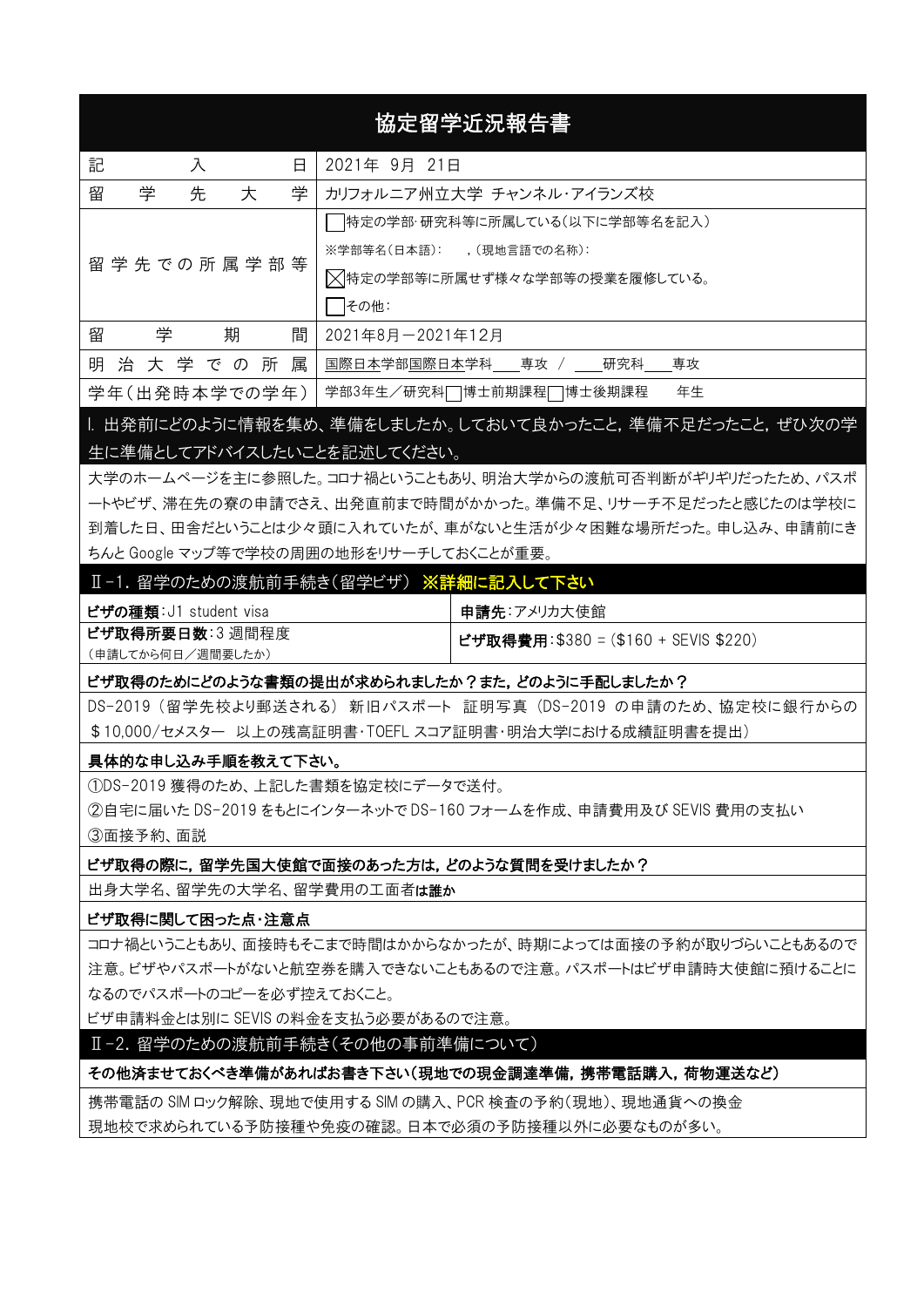| Ⅲ. 現地到着後のながれ                                                               |                                                     |           |          |      |                      |                                                |  |
|----------------------------------------------------------------------------|-----------------------------------------------------|-----------|----------|------|----------------------|------------------------------------------------|--|
| 1.到着時の様子                                                                   |                                                     |           |          |      |                      |                                                |  |
| 利用航空会社                                                                     | シンガポール航空                                            |           |          |      |                      |                                                |  |
| 航空券手配方法                                                                    | <b>HIS</b>                                          |           |          |      |                      |                                                |  |
|                                                                            | ※利用した旅行社・旅行サイト,格安航空券情報等があれば記入して下さい。                 |           |          |      |                      |                                                |  |
| 大学最寄空港名                                                                    | ロサンゼルス国際空港                                          |           | 現地到着時刻   |      | 12:30                |                                                |  |
| キャンパスへの移動手段                                                                | □大学手配の                                              | □知人の      | □公共交通機関  |      | ⊠タクシー                | □その他                                           |  |
|                                                                            | 出迎え                                                 | 出迎え       | (□バス□電車) |      |                      |                                                |  |
| 移動の所要時間                                                                    | 1 時間半程度                                             |           |          |      |                      |                                                |  |
| 空港からキャンパスへの移動の際の注意点,タクシー・公共交通機関で移動する際の行き方,料金等                              |                                                     |           |          |      |                      |                                                |  |
| LAX 空港では Uber や Lyft を利用するためのターミナルが別に存在し、到着ターミナルから直接タクシーに乗ることができないためターミ    |                                                     |           |          |      |                      |                                                |  |
| ナル間を走るバス(無料)を利用する必要がある。LAX 空港からキャンパスまでは\$120 程度だったと記憶する。 Uber か Lyft かによって |                                                     |           |          |      |                      |                                                |  |
| 若干の値段の差はあり。                                                                |                                                     |           |          |      |                      |                                                |  |
| 大学到着日                                                                      | 8月19日15時頃                                           |           |          |      |                      |                                                |  |
| 2.住居について                                                                   |                                                     |           |          |      |                      |                                                |  |
| 到着後すぐに住居                                                                   | ⊠はい                                                 | いいえを選んだ方: |          | 月    | 日から入居可能だった。          |                                                |  |
| 入居できましたか?                                                                  | いいえ                                                 |           |          |      |                      |                                                |  |
| 住居のタイプ                                                                     | ⊠寮                                                  | アパート      |          | その他( |                      |                                                |  |
| 部屋の種類                                                                      | 对一人部屋                                               | 二人部屋      |          |      | その他(4人部屋で各々ベッドルーム所持) |                                                |  |
| ルームメイト                                                                     | 日本人学生<br> ╳ 他国からの留学生   その他(2/4 は現地の生徒、残りの2人が自分を含めた交 |           |          |      |                      |                                                |  |
|                                                                            | 換留学生)                                               |           |          |      |                      |                                                |  |
| 住居を探した方法                                                                   | ╳ 大学の斡旋 │  自分で探した<br>その他(                           |           |          |      |                      |                                                |  |
| 住居の申込み手順                                                                   | 現地校の留学コーディネーター経由で、学校の専用のサイトから申請。                    |           |          |      |                      |                                                |  |
| 住居は渡航前に,また渡航後すぐに見つかりましたか?トラブルはありましたか?                                      |                                                     |           |          |      |                      |                                                |  |
| 明治からのプログラム中止判断が5月末、寮の申請期限が6月2週目、ワクチンによる特例措置が発表されたのが6月3週目だった                |                                                     |           |          |      |                      |                                                |  |
| ため、寮の申請が期限を過ぎた後だった。結果的には入寮できたが、直前まで入寮の可否がわからなかったため気が気ではなかった。               |                                                     |           |          |      |                      |                                                |  |
| 3.留学先でのオリエンテーションについて                                                       |                                                     |           |          |      |                      |                                                |  |
| オリエンテーションの有無                                                               | ⊠あった                                                | ⊠なかった     |          |      |                      |                                                |  |
| 日程                                                                         | 8月19日                                               |           |          |      |                      |                                                |  |
| 参加必須ですか?                                                                   | ╳ 必須<br> 任意参加                                       |           |          |      |                      |                                                |  |
| 参加費用は?                                                                     | ⊠無料<br> 有料(金額:                                      |           |          |      |                      |                                                |  |
| 内容と様子は?                                                                    |                                                     |           |          |      |                      | 留学生向けのオリエンテーション。オンラインでビザの維持についての確認、オフィスとのコンタクト |  |
|                                                                            | 方法などを確認。                                            |           |          |      |                      |                                                |  |
| 留学生用特別ガイダンス                                                                | あった                                                 | ⊠なかった     |          |      |                      |                                                |  |
| 授業開始日                                                                      | 8月23日から                                             |           |          |      |                      |                                                |  |
| Ⅳ. その他、渡航してから必要な手続きについて                                                    |                                                     |           |          |      |                      |                                                |  |
| 1. 現地で滞在許可等の申請の必要はありますか?いつ、どこで、方法は?日数、料金は?トラブルは?                           |                                                     |           |          |      |                      |                                                |  |
| 特になし                                                                       |                                                     |           |          |      |                      |                                                |  |
| 2. その他現地でした手続きは?(健康診断、予防接種等)いつ、どこで、方法、日数、料金は?トラブルは?                        |                                                     |           |          |      |                      |                                                |  |
| 予防接種及び免疫情報の登録 (学校のポータルサイトにアップロード)日本の幼児に求められる予防接種では不十分な                     |                                                     |           |          |      |                      |                                                |  |
| 場合があるので要注意                                                                 |                                                     |           |          |      |                      |                                                |  |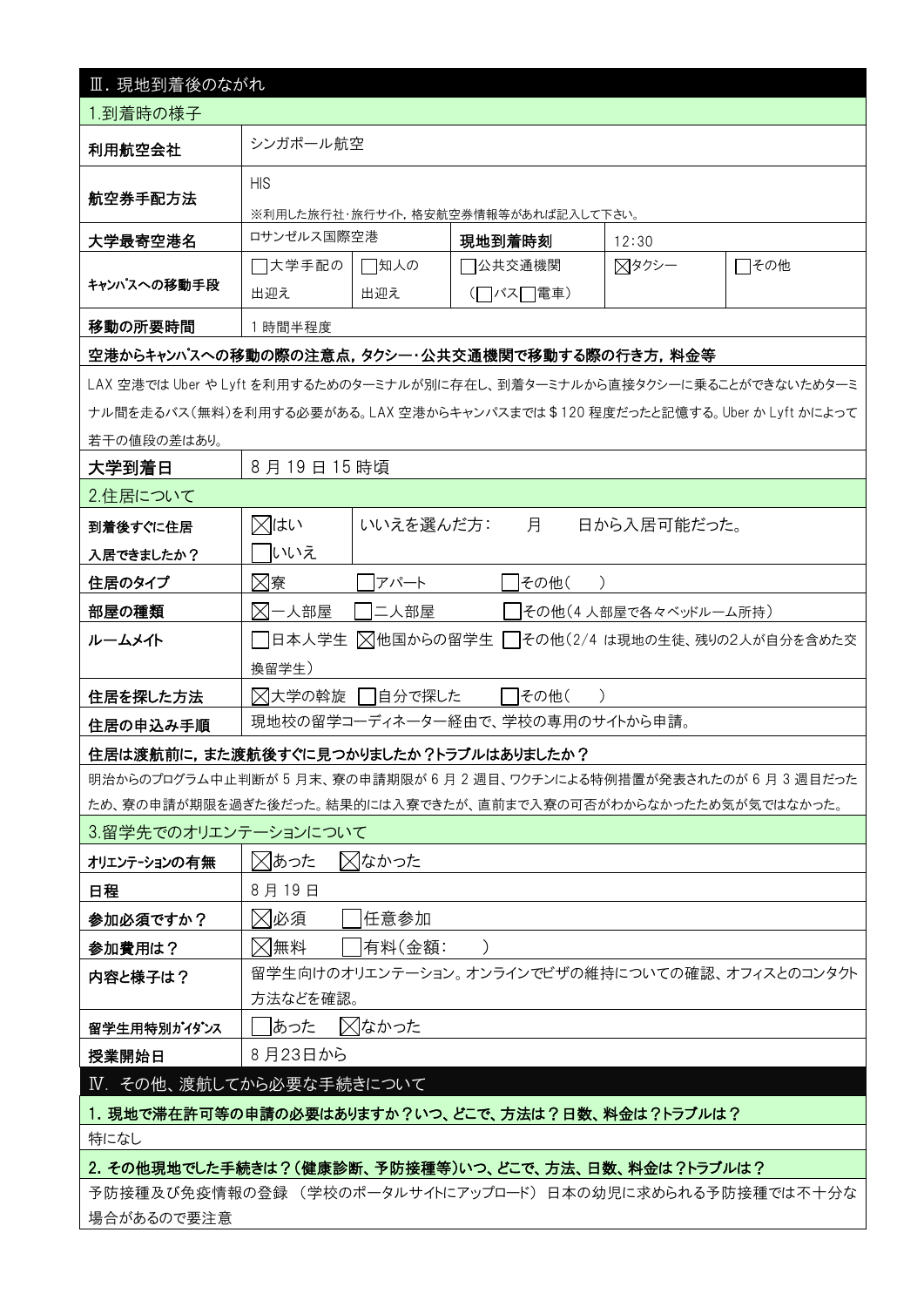| 3. 現地で銀行口座を開設しましたか?手続方法、必要書類、日数、料金は?トラブルは? |                                                          |                 |         |                 |                  |                  |   |
|--------------------------------------------|----------------------------------------------------------|-----------------|---------|-----------------|------------------|------------------|---|
| 無し                                         |                                                          |                 |         |                 |                  |                  |   |
| 4. 現地で携帯電話を購入しましたか?手続方法、必要書類、日数、料金は?トラブルは? |                                                          |                 |         |                 |                  |                  |   |
|                                            | 渡航前に日本の会社が販売する海外 SIM を購入。月\$30                           |                 |         |                 |                  |                  |   |
|                                            | Ⅴ. 履修科目と授業について                                           |                 |         |                 |                  |                  |   |
|                                            | 1.履修登録はいつどのような形で行いましたか?                                  |                 |         |                 |                  |                  |   |
|                                            | ▽ 出発前に(5 月 12 日頃)                                        |                 |         |                 |                  |                  |   |
|                                            | ╳ オンラインで登録 │  志願書類に記入して登録 │  できなかった │  その他(              |                 |         |                 |                  | $\left( \right)$ |   |
|                                            | 到着後に( 月                                                  | 日頃)             |         |                 |                  |                  |   |
|                                            | オンラインで登録    国際オフィス等の仲介                                   |                 |         |                 | できなかった    その他(   | $\mathcal{L}$    |   |
|                                            | 登録時に留学生として優先されることは                                       |                 |         | あった             | $\boxtimes$ なかった |                  |   |
|                                            | 優先が「あった」方はどのように優先されましたか?                                 |                 |         |                 |                  |                  |   |
|                                            |                                                          |                 |         |                 |                  |                  |   |
|                                            |                                                          |                 |         |                 |                  |                  |   |
|                                            | 優先が「なかった」方はどのように登録しましたか?                                 |                 |         |                 |                  |                  |   |
|                                            | 現地コーディデーターに履修したい科目の希望を伝える形。現地校の学生番号及びポータルサービスの利用開始後はコー   |                 |         |                 |                  |                  |   |
|                                            | ディネーターと相談の後自分で変更も可能。ただし留学生は履修できない授業もいくつかあるので確認が必要。       |                 |         |                 |                  |                  |   |
|                                            | 出発前に授業を登録した方は,現地で変更・追加できましたか?また希望通りの授業が取れましたか?           |                 |         |                 |                  |                  |   |
|                                            | 現地での変更、追加可能。授業開始 2 週目までは単位に影響することなく変更追加ができる。おおむね希望通りの授業を |                 |         |                 |                  |                  |   |
| とれた。                                       |                                                          |                 |         |                 |                  |                  |   |
|                                            | Ⅵ.一週間のスケジュール 授業時間、課外活動、勉強時間等、毎日の生活について記入してください。          |                 |         |                 |                  |                  |   |
|                                            | 月                                                        | 火               | 水       | 木               | 金                | 土                | 日 |
| 7:00                                       |                                                          |                 |         |                 |                  |                  |   |
| 8:00                                       |                                                          |                 |         |                 |                  |                  |   |
| 9:00                                       |                                                          | GLST 200        |         | <b>GLST 200</b> |                  |                  |   |
| 10:00                                      |                                                          | <b>GLST 200</b> |         | <b>GLST 200</b> |                  |                  |   |
| 11:00                                      |                                                          |                 |         |                 |                  |                  |   |
| 12:00                                      |                                                          | <b>UNIV 150</b> | AFS 202 | <b>UNIV 150</b> |                  |                  |   |
| 13:00                                      |                                                          | <b>UNIV 150</b> | AFS 202 | <b>UNIV 150</b> |                  |                  |   |
| 14:00                                      |                                                          |                 |         |                 |                  |                  |   |
|                                            |                                                          |                 | AFS202  |                 |                  |                  |   |
| 15:00                                      |                                                          | <b>COMM 210</b> |         | <b>COMM 210</b> |                  |                  |   |
| 16:00                                      |                                                          | <b>COMM 210</b> |         | <b>COMM 210</b> |                  |                  |   |
| 17:00                                      |                                                          |                 |         |                 |                  |                  |   |
| 18:00                                      |                                                          |                 |         |                 |                  |                  |   |
|                                            |                                                          |                 |         |                 |                  |                  |   |
| 19:00                                      |                                                          |                 |         |                 |                  |                  |   |
| 20:00                                      |                                                          |                 |         |                 |                  |                  |   |
| 21:00                                      |                                                          |                 |         |                 |                  |                  |   |
| 22:00<br>23:00                             |                                                          |                 |         |                 |                  |                  |   |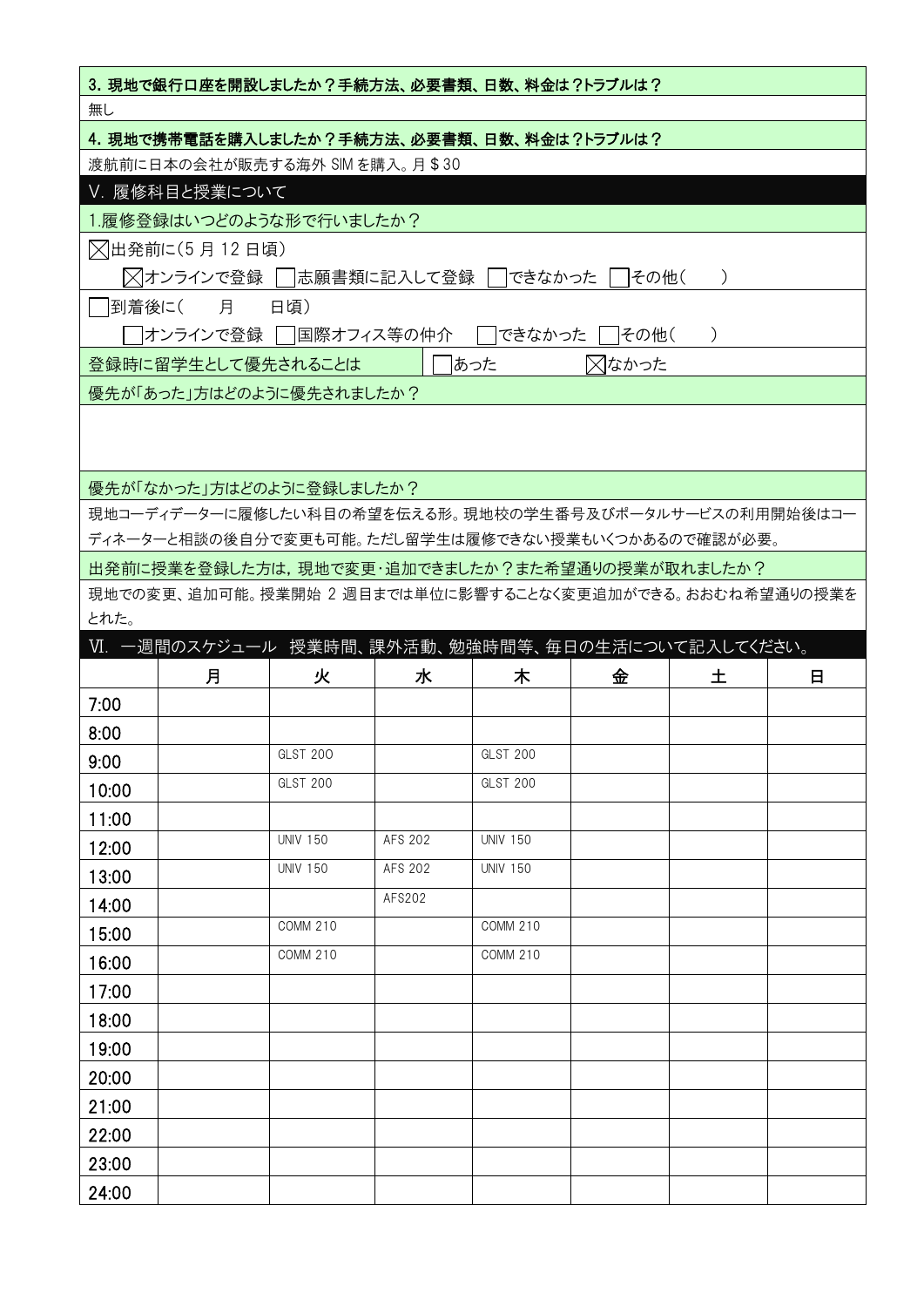## Ⅶ. 現在までの感想

## 留学先大学、プログラムについて、授業、宿舎、生活全般についてなど、自由に書いてください。

[滞在先について:]寮とはいえほぼほぼアパートのような感。到着してすぐに感じたのは車社会だということ。現地出身の生徒 のほとんどが車を所有しているため、初日でさえもルームメイトが買い物に連れて行ってくれた。スーパーにいくにも車でない と厳しいので自炊は 2 割程度。

[授業や生活について:]到着まではアジアヘイトを恐れていたが、現在に至るまで学校でそのような経験は全くなく、むしろ留 学生だというと親切にしてくれる学生が大半。語学力も不安ではあったが、教授も生徒も母国語ではないことを理解してくれ ているのでこちらのつたない英語をくみ取ってくれる。授業のレベルに対して心配していたが、特に問題なし。ただこちらの生 徒は本当に積極的に質問や意見を述べるので刺激を受けたり、全く違った観点から物事が見れたりするので毎日新しい発 見がある。設備や施設も整っているので有効活用できれば次第にこちらのに慣れる、と思う。

#### 留学先大学を目指す学生に向けてのアドバイスをお願いします。

個人的な話にはなりますが、正直大学への申請時から現地に着くまで本当に悩み不安に駆られていました。コロナ禍で留 学するということ、3 年生で留学すること、すべてが不安要素でした。しかし、現地に来てから考えるようになったのは、間違 いは存在しないということ。授業の中でも自分の意見や考えを求められることが多々ありますが、アメリカは特にどんな些細な ことでも、個人の意見や考えを受け入れてくれる環境だと感じています。留学するか、日本に留まるか、きっと正解なんてな くて、どちらにせよ道は開きます。もし、海外に留学することに、少しでも興味や関心があるのなら、その「少し」の興味関心を 大事にしていただけたらなと思います。「留学に行きたい!」も、「留学してみたい!」も、「留学しておきたい!」も、どれも大 事な原動力だと、個人的には思います。

留学するのに、英語力が求められるのは当たり前で、高い語学力を持っているに越したことはないです。(私自身さほど TOEFL スコアは高くないし、語学力もあまりあるとは思っていません)ただ、留学の申請前後どちらにも大事なことだと思いま すが、「好きこそものの上手なれ」です。私が誇れるのは、英語を使うことが好きだということです。GPA にせよ、TOEIC や TOEFL のスコアにせよ、自分が好んでやれば結果は伴ってくるし、あまり好きじゃないのであれば、無理して得点を挙げようと するのではなくて、まずは自分が好きだと思える手段で取り組んでみるのが近道なのかなあと思います。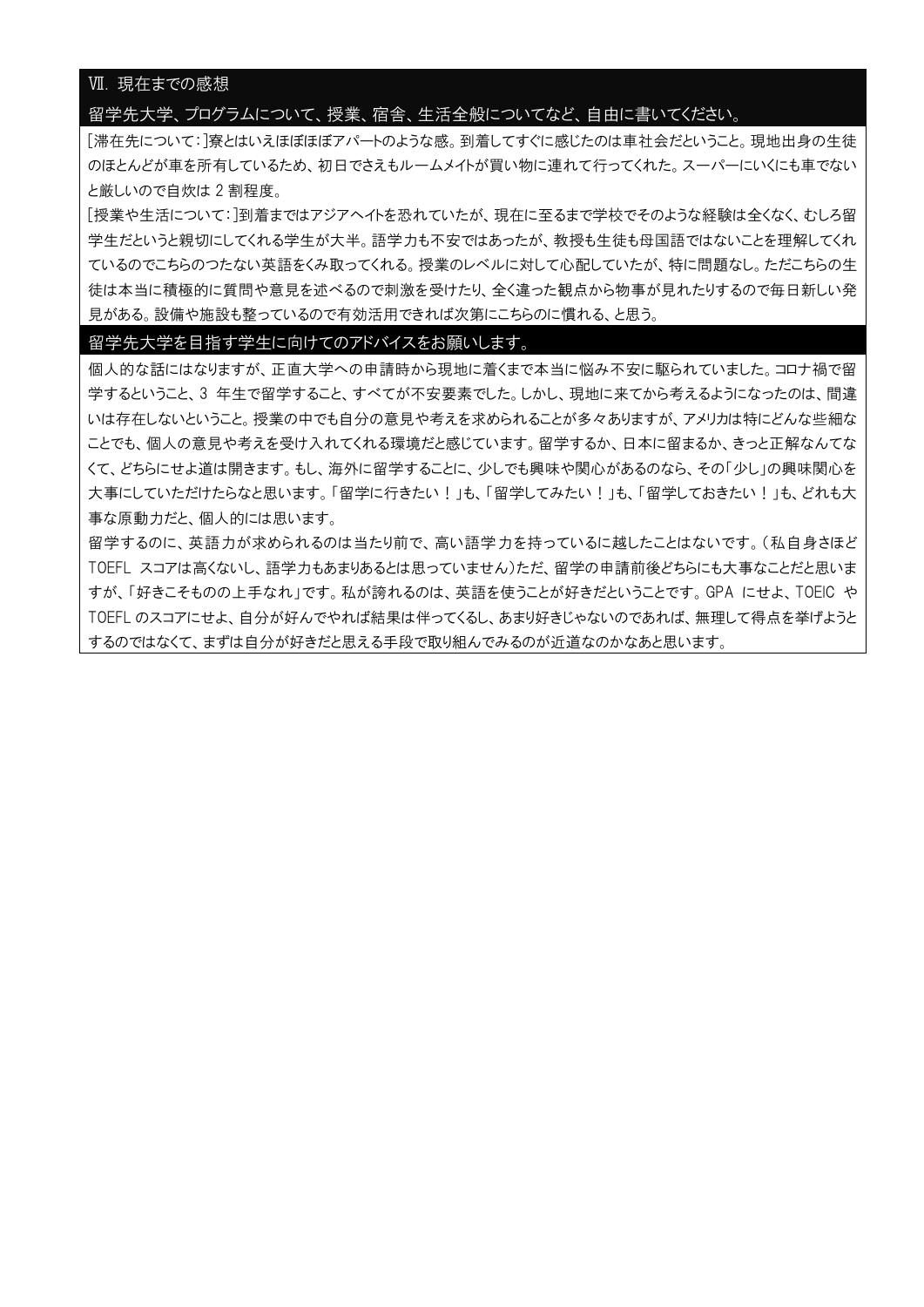|                                                                                                                                                                                                                                                                                                                                                                                                                                                                                                                       |                                                                                                                                                                                                                                  | Report of the program activities (during the program)                                                                                                                                |  |  |  |
|-----------------------------------------------------------------------------------------------------------------------------------------------------------------------------------------------------------------------------------------------------------------------------------------------------------------------------------------------------------------------------------------------------------------------------------------------------------------------------------------------------------------------|----------------------------------------------------------------------------------------------------------------------------------------------------------------------------------------------------------------------------------|--------------------------------------------------------------------------------------------------------------------------------------------------------------------------------------|--|--|--|
| Date of reporting                                                                                                                                                                                                                                                                                                                                                                                                                                                                                                     | year2021 month09 day21                                                                                                                                                                                                           |                                                                                                                                                                                      |  |  |  |
| <b>Host University</b>                                                                                                                                                                                                                                                                                                                                                                                                                                                                                                | California state (Channel Islands) University                                                                                                                                                                                    |                                                                                                                                                                                      |  |  |  |
| Department you belonging to<br>at the host university                                                                                                                                                                                                                                                                                                                                                                                                                                                                 | I belong to a specific department (Please fill out the following information)<br>※ Name of the department:<br>I do not belong to any specific department and taking the classes of<br>$\boxtimes$<br>various majors.<br>้ other: |                                                                                                                                                                                      |  |  |  |
| Duration of the exchange<br>program                                                                                                                                                                                                                                                                                                                                                                                                                                                                                   |                                                                                                                                                                                                                                  | year2021 month08 to year2021 month12                                                                                                                                                 |  |  |  |
| Department you belong to at<br>Meiji University                                                                                                                                                                                                                                                                                                                                                                                                                                                                       | School of GJS Major (field of study)                                                                                                                                                                                             | / Graduate school of _____ Major_                                                                                                                                                    |  |  |  |
| Year (before departure)                                                                                                                                                                                                                                                                                                                                                                                                                                                                                               |                                                                                                                                                                                                                                  | Undergraduate: year3 / Graduate   Masters   Doctorate year                                                                                                                           |  |  |  |
| informed.                                                                                                                                                                                                                                                                                                                                                                                                                                                                                                             |                                                                                                                                                                                                                                  | I. How did you find the information to prepare for your departure? Please report and give some<br>advises for future exchange students going abroad on what they need to know and be |  |  |  |
| I got most of information from the coordinator and the web site of the university that I applied. Due to the Covid, i<br>was not sure if the program would be canceled until the last minute. Therefore, I almost missed the deadlines of<br>applying VISA, Passport, and housing. Fortunately, all of them made in time. But I recommend you to set to work<br>on application. Also, you should research the location of your campus. Sometimes living on campus maya be<br>hard for students who do not have a car. |                                                                                                                                                                                                                                  |                                                                                                                                                                                      |  |  |  |
|                                                                                                                                                                                                                                                                                                                                                                                                                                                                                                                       |                                                                                                                                                                                                                                  | II-1. Preparing before going exchange program (About VISA) XPlease report in detail.                                                                                                 |  |  |  |
| Type: J-1 Student Visa                                                                                                                                                                                                                                                                                                                                                                                                                                                                                                |                                                                                                                                                                                                                                  | Where to apply: Embassy of the United States                                                                                                                                         |  |  |  |
| How long did it take to get a VISA: About 3 weeks<br>(How long did it take from the application to the acquisition of<br>your VISA?)                                                                                                                                                                                                                                                                                                                                                                                  |                                                                                                                                                                                                                                  | Cost: \$380                                                                                                                                                                          |  |  |  |
| What kinds of documents were required to submit to apply for VISA? How did you prepare those                                                                                                                                                                                                                                                                                                                                                                                                                          |                                                                                                                                                                                                                                  |                                                                                                                                                                                      |  |  |  |
| documents?                                                                                                                                                                                                                                                                                                                                                                                                                                                                                                            |                                                                                                                                                                                                                                  |                                                                                                                                                                                      |  |  |  |
| Copy of passport, ID photo, DS-2019 (published by CSUCI)<br>When you get DS-2019, you will be required verification of financial support(bank statement letter), proof your<br>english proficiency, copy of your transcripts from Meiji.                                                                                                                                                                                                                                                                              |                                                                                                                                                                                                                                  |                                                                                                                                                                                      |  |  |  |
| Please report on the details of applying process.                                                                                                                                                                                                                                                                                                                                                                                                                                                                     |                                                                                                                                                                                                                                  |                                                                                                                                                                                      |  |  |  |
| 1, Send the document to the coordinator<br>2, Get DS-2019 form<br>3, Apply visa to the US Embassy on the internet<br>4, Pay the applying and SEVIS cost and reserve the dates of the interview.                                                                                                                                                                                                                                                                                                                       |                                                                                                                                                                                                                                  |                                                                                                                                                                                      |  |  |  |
| If you took any interview at the Embassy, please report on the details of the questions you were asked.                                                                                                                                                                                                                                                                                                                                                                                                               |                                                                                                                                                                                                                                  |                                                                                                                                                                                      |  |  |  |
| Name of the home university (Meiji), payer for the program                                                                                                                                                                                                                                                                                                                                                                                                                                                            |                                                                                                                                                                                                                                  |                                                                                                                                                                                      |  |  |  |
| Were there any difficulties or notices to take the VISA?                                                                                                                                                                                                                                                                                                                                                                                                                                                              |                                                                                                                                                                                                                                  |                                                                                                                                                                                      |  |  |  |
| Be sure to start applying as soon as possible. Sometimes it is difficult to make appointment for interview.                                                                                                                                                                                                                                                                                                                                                                                                           |                                                                                                                                                                                                                                  |                                                                                                                                                                                      |  |  |  |
| II-2. Preparation before departing for exchange program (Other topics)                                                                                                                                                                                                                                                                                                                                                                                                                                                |                                                                                                                                                                                                                                  |                                                                                                                                                                                      |  |  |  |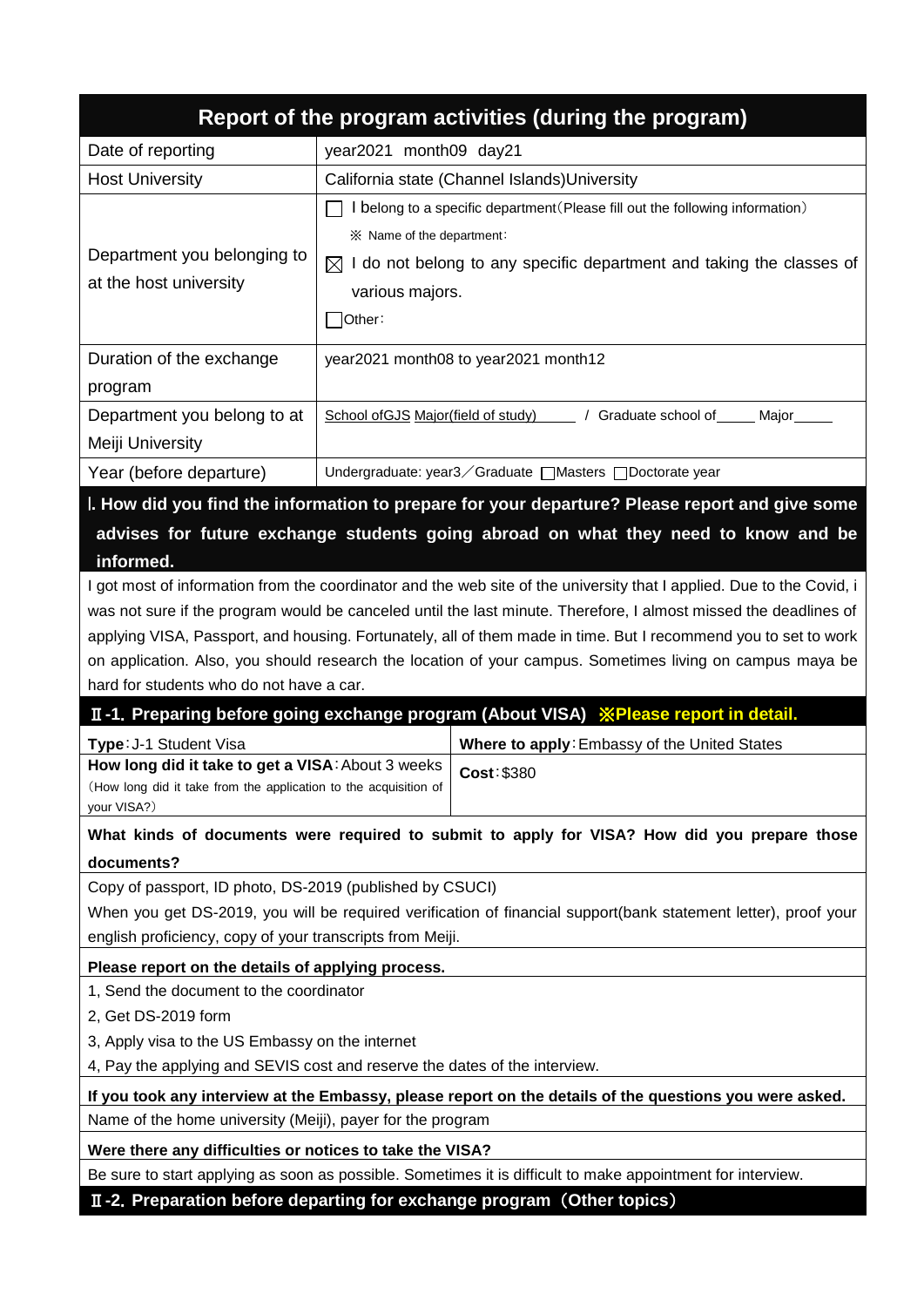**Please report on any other necessary preparation before your departure. (E.g. Preparation of money, purchasing a cellphone, shipments of your commodities, and etc.)** 

Get SIM card for your phone. You can get it even in Japan. I recommend you to get it before your departure. Make appointment of your Covid test if needed.

I also recommend you to exchange the currency before leaving.

Check the immunization that you are required by the university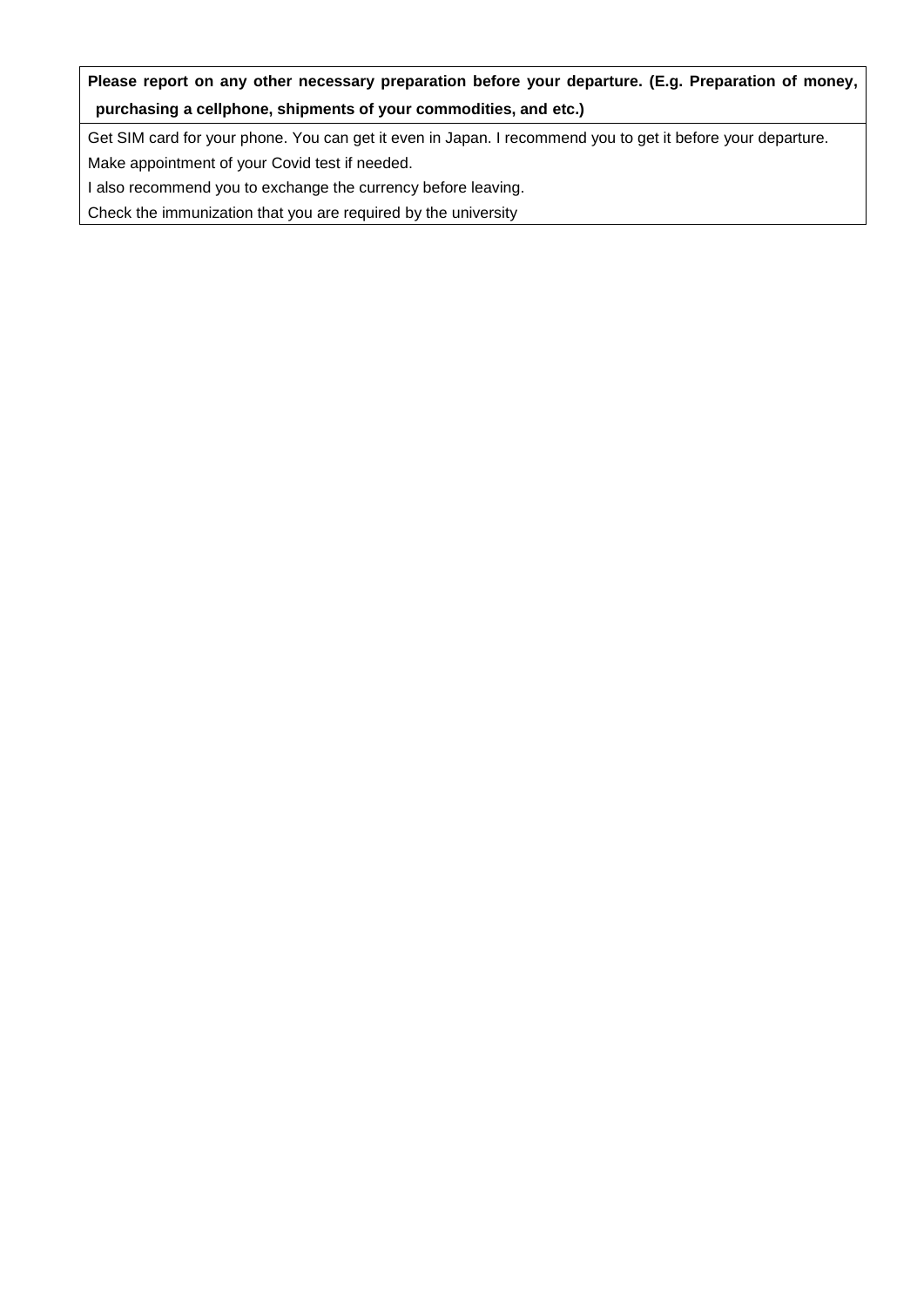| <b>III. After Arrival</b>                                                                                                    |                                                                                           |                                                                                                                                        |  |  |  |  |  |  |  |
|------------------------------------------------------------------------------------------------------------------------------|-------------------------------------------------------------------------------------------|----------------------------------------------------------------------------------------------------------------------------------------|--|--|--|--|--|--|--|
| 1. Arrival Information                                                                                                       |                                                                                           |                                                                                                                                        |  |  |  |  |  |  |  |
| <b>Airline</b>                                                                                                               |                                                                                           | Singapore Airline                                                                                                                      |  |  |  |  |  |  |  |
| purchase<br>How<br>to                                                                                                        | air                                                                                       | By HIS                                                                                                                                 |  |  |  |  |  |  |  |
| ticket                                                                                                                       |                                                                                           | ※利用した旅行社・旅行サイト,格安航空券情報等があれば記入して下さい。                                                                                                    |  |  |  |  |  |  |  |
| <b>Arrival airport</b>                                                                                                       |                                                                                           | <b>LAX</b> international<br><b>Arrival time</b><br>0:30 pm                                                                             |  |  |  |  |  |  |  |
|                                                                                                                              |                                                                                           | $\Box$ Pick-up of<br>$\Box$ Pick-up of<br>Public transportation<br>$\Box$ other<br>⊠taxi<br>$\perp$                                    |  |  |  |  |  |  |  |
| How to get to the campus                                                                                                     |                                                                                           | (□Bus □Train)<br>host university<br>your friend                                                                                        |  |  |  |  |  |  |  |
| How long did it take from                                                                                                    |                                                                                           | About an hour and half                                                                                                                 |  |  |  |  |  |  |  |
| the<br>airport<br>to                                                                                                         | the                                                                                       |                                                                                                                                        |  |  |  |  |  |  |  |
| campus?                                                                                                                      |                                                                                           |                                                                                                                                        |  |  |  |  |  |  |  |
|                                                                                                                              |                                                                                           | Are there any important points to get to the campus? Please inform on the cost of taxi or any                                          |  |  |  |  |  |  |  |
| transportations.                                                                                                             |                                                                                           |                                                                                                                                        |  |  |  |  |  |  |  |
|                                                                                                                              |                                                                                           | If you use taxi from LAX airport, you can't get them from the terminal that you will arrive but you need to get to the lax-it terminal |  |  |  |  |  |  |  |
| by using shuttle bus.                                                                                                        |                                                                                           |                                                                                                                                        |  |  |  |  |  |  |  |
| <b>Arrival date</b>                                                                                                          |                                                                                           | month8date19time3pm                                                                                                                    |  |  |  |  |  |  |  |
| 2. Housing                                                                                                                   |                                                                                           |                                                                                                                                        |  |  |  |  |  |  |  |
| Did you check-in                                                                                                             | $\boxtimes$ Yes                                                                           | If your answer is "No": The date you checked-in was                                                                                    |  |  |  |  |  |  |  |
| after<br>soon                                                                                                                | $\Box$ No                                                                                 | month<br>day                                                                                                                           |  |  |  |  |  |  |  |
| arriving?                                                                                                                    |                                                                                           |                                                                                                                                        |  |  |  |  |  |  |  |
| <b>Type of housing</b>                                                                                                       | $\boxtimes$ Dormitory                                                                     | $\Box$ Other $($<br>Apartment                                                                                                          |  |  |  |  |  |  |  |
| the<br><b>Type</b><br>of                                                                                                     | $\boxtimes$ Alone                                                                         | Other (One room has four bed rooms)<br>$\Box$ two persons                                                                              |  |  |  |  |  |  |  |
| room                                                                                                                         |                                                                                           |                                                                                                                                        |  |  |  |  |  |  |  |
| Room mates                                                                                                                   |                                                                                           | □Japanese Student $\boxtimes$ International Student $\boxtimes$ Other(two of my roommate are from california                           |  |  |  |  |  |  |  |
|                                                                                                                              |                                                                                           | and another one is also an exchange student from Korea)                                                                                |  |  |  |  |  |  |  |
| How to find the                                                                                                              | $\Box$ Other $($<br>$\boxtimes$ Recommendation from host university<br>$\Box$ by yourself |                                                                                                                                        |  |  |  |  |  |  |  |
| accommodation                                                                                                                |                                                                                           |                                                                                                                                        |  |  |  |  |  |  |  |
| of<br><b>Details</b><br>the                                                                                                  | I applied by the portal site of housing. The coordinator told me how to apply it.         |                                                                                                                                        |  |  |  |  |  |  |  |
| application                                                                                                                  |                                                                                           |                                                                                                                                        |  |  |  |  |  |  |  |
| Have you decided your accommodation before departure or after arriving easily? Were there any troubles                       |                                                                                           |                                                                                                                                        |  |  |  |  |  |  |  |
| to find it?                                                                                                                  |                                                                                           |                                                                                                                                        |  |  |  |  |  |  |  |
| I missed the deadline of application of housing because the program was once canceled by Meiji. Fortunately, I could sign up |                                                                                           |                                                                                                                                        |  |  |  |  |  |  |  |
| for the waiting list and my application was permitted                                                                        |                                                                                           |                                                                                                                                        |  |  |  |  |  |  |  |
| 3. Orientation                                                                                                               |                                                                                           |                                                                                                                                        |  |  |  |  |  |  |  |
| Was there any orientation?                                                                                                   | $\boxtimes$ Yes<br>∣No                                                                    |                                                                                                                                        |  |  |  |  |  |  |  |
| <b>Date</b>                                                                                                                  | 19th August, 2021                                                                         |                                                                                                                                        |  |  |  |  |  |  |  |
|                                                                                                                              | 1No<br>$\boxtimes$ Yes<br>Was it mandatory to attend?                                     |                                                                                                                                        |  |  |  |  |  |  |  |
| Did it cost any?                                                                                                             | $\boxtimes$ No. It's free of charge.<br>$\lvert$ Yes(Cost:                                |                                                                                                                                        |  |  |  |  |  |  |  |
| <b>Contents (details)</b>                                                                                                    | Via zoom, Just for confirn how to keep the visa status.                                   |                                                                                                                                        |  |  |  |  |  |  |  |
| Was there any special guidance                                                                                               |                                                                                           | $\boxtimes$ No<br>$\Box$ Yes                                                                                                           |  |  |  |  |  |  |  |
| arranged for exchange students?                                                                                              |                                                                                           |                                                                                                                                        |  |  |  |  |  |  |  |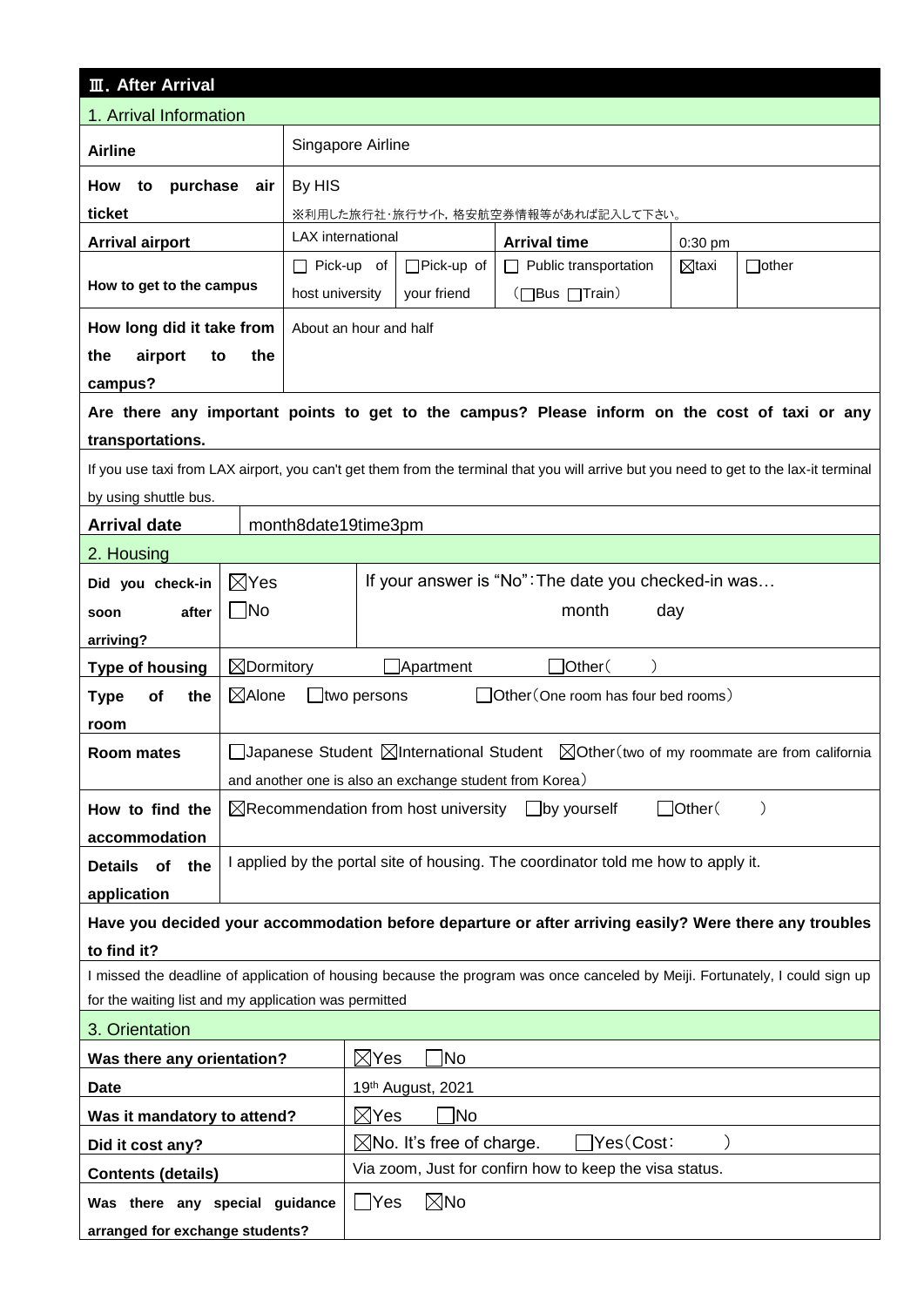# Ⅳ**. Other process to be completed after arriving**

**1**.**Was it necessary to get any permission of staying after arriving? If yes, where, report on when, and how to apply for a permission? How long and how much did it take? Was there any trouble?**

No

**2**.**Were there any other procedures you completed after arriving? (E.g. medical checkup, inoculation and**

**etc.) If yes, report on where, when, and how did you complete them? How long and how much did it take? Was there any trouble?**

Uploding Immunization/vaccine requirements. (Make sure you have already got immunization that you are required.)

**3**.**Did you open any bank account abroad? How did you open it and what kinds of documents were required to apply? How long and how much did it take? Was there any trouble?**

No

**4**.**Did you purchase any cellphone? How did you open it and what kinds of documents were required to purchase it? How long and how much did it take? Was there any trouble?**

No, I have got SIM card before leaving.

| V. Course registration and classes                                                                                  |  |  |  |  |  |  |
|---------------------------------------------------------------------------------------------------------------------|--|--|--|--|--|--|
| 1. When and how did you register your courses?                                                                      |  |  |  |  |  |  |
| $\boxtimes$ Before departure (approximate date: month5day19)                                                        |  |  |  |  |  |  |
| $\boxtimes$ Online $\Box$ Filling out an application form $\Box$ Not allowed to register<br>lother(                 |  |  |  |  |  |  |
| $\Box$ After arriving (approximate date: around month<br>day                                                        |  |  |  |  |  |  |
| Online   With support by International office at the host university                                                |  |  |  |  |  |  |
| Not allowed to register $\Box$ other(                                                                               |  |  |  |  |  |  |
| $\boxtimes$ No<br>Was there any priority as an exchange<br>l IYes                                                   |  |  |  |  |  |  |
| student?                                                                                                            |  |  |  |  |  |  |
| If your answer is Yes, please report on the details.                                                                |  |  |  |  |  |  |
|                                                                                                                     |  |  |  |  |  |  |
|                                                                                                                     |  |  |  |  |  |  |
| If your answer is No, how did you register your classes?                                                            |  |  |  |  |  |  |
| For the first time, I told the coordinator the class that I wanted to take. After activating my account for channel |  |  |  |  |  |  |
| islands, i could change my class.                                                                                   |  |  |  |  |  |  |
| If you had registered the courses before departure, could you change or add any classes after arriving? Could       |  |  |  |  |  |  |
| you register all the classes which you wished to attend?                                                            |  |  |  |  |  |  |
| Yes. We could change classes after 2 weeks from the beginning of the semester.                                      |  |  |  |  |  |  |
|                                                                                                                     |  |  |  |  |  |  |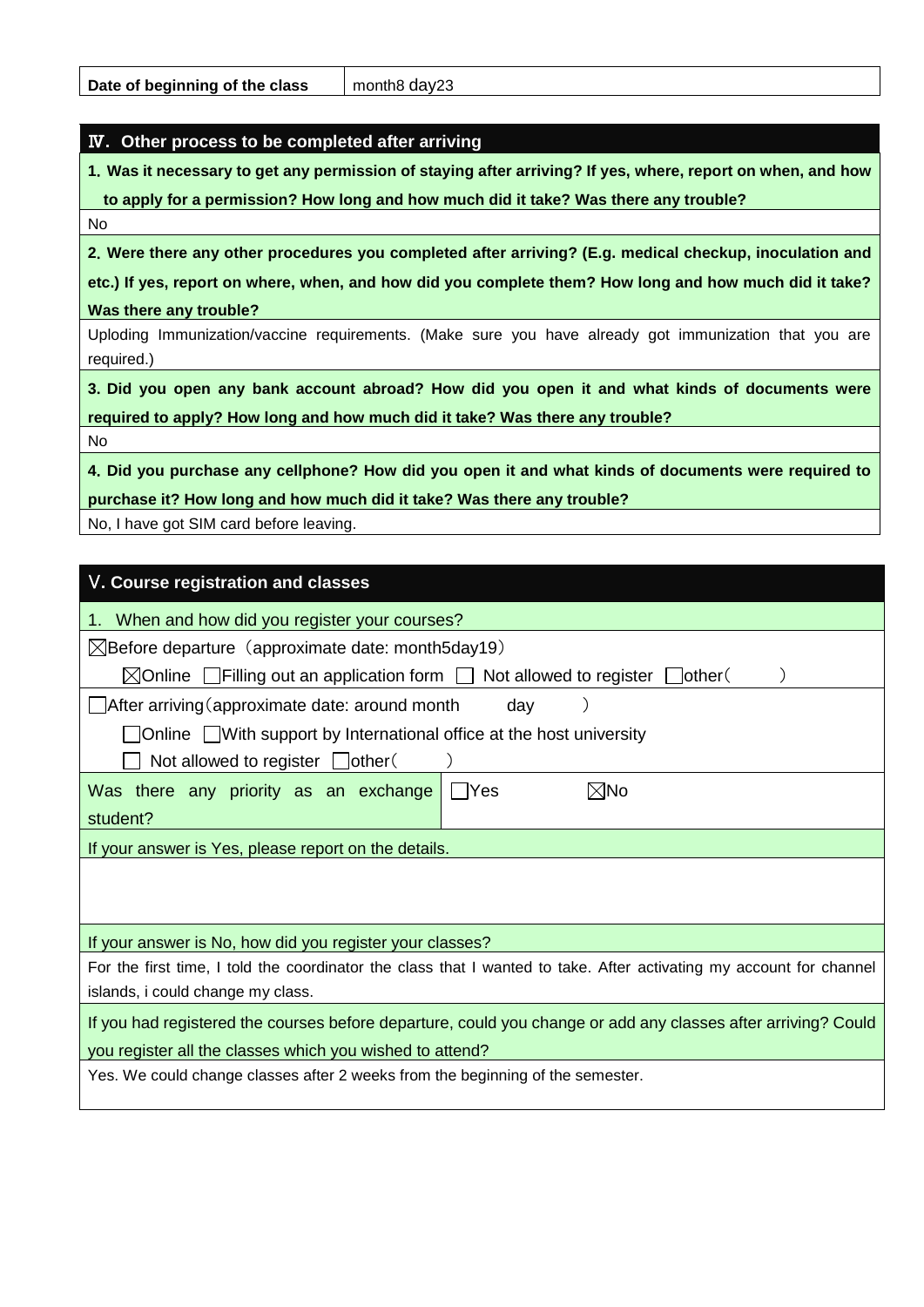|       | VI. Weekly Schedule (Please enter your daily life such as class, activities, and self studies.) |             |            |             |     |            |     |
|-------|-------------------------------------------------------------------------------------------------|-------------|------------|-------------|-----|------------|-----|
|       | Mon                                                                                             | <b>Tue</b>  | Wed        | <b>Thu</b>  | Fri | <b>Sat</b> | Sun |
| 7:00  |                                                                                                 |             |            |             |     |            |     |
| 8:00  |                                                                                                 |             |            |             |     |            |     |
| 9:00  |                                                                                                 | <b>GLST</b> |            | <b>GLST</b> |     |            |     |
| 10:00 |                                                                                                 | <b>GLST</b> |            | <b>GLST</b> |     |            |     |
| 11:00 |                                                                                                 |             |            |             |     |            |     |
| 12:00 |                                                                                                 | <b>UNIV</b> | <b>AFS</b> | <b>UNIV</b> |     |            |     |
| 13:00 |                                                                                                 | <b>UNIV</b> | <b>AFS</b> | <b>UNIV</b> |     |            |     |
| 14:00 |                                                                                                 |             | AFS        |             |     |            |     |
| 15:00 |                                                                                                 | COMM        |            | COMM        |     |            |     |
| 16:00 |                                                                                                 | <b>COMM</b> |            | COMM        |     |            |     |
| 17:00 |                                                                                                 |             |            |             |     |            |     |
| 18:00 |                                                                                                 |             |            |             |     |            |     |
| 19:00 |                                                                                                 |             |            |             |     |            |     |
| 20:00 |                                                                                                 |             |            |             |     |            |     |
| 21:00 |                                                                                                 |             |            |             |     |            |     |
| 22:00 |                                                                                                 |             |            |             |     |            |     |
| 23:00 |                                                                                                 |             |            |             |     |            |     |
| 24:00 |                                                                                                 |             |            |             |     |            |     |

# Ⅶ**. Feedbacks from the beginning of the program to the present**

Please give us any feedbacks on the host university, your program, classes, dormitory, and your life abroad.

It may be hard for international students to live there without a car because the campus is located far from the town. There are no supermarkets or grocery stores. However, most of the students from the US have their cars so I have been helped by my friends here.

Though I was afraid of "Asian hate" in the US, I have never experienced being discriminated against by other people on campus. People around me are so kind and they are interested in having conversations with me. Moreover, although I was concerned about my English skills, they understand that English is not my mother tongue and try to understand my English. The same thing has occurred in the class. Not only classmates but also professors try to understand and help with my English. The difference between the class in Japan and here is that students are eager to state their opinion positively. I have been stimulated by them because I can gain different perspectives. What you are required is to have your own opinion for every single thing and being suspicious of every event.

Please give some advice to the students who are willing to study abroad at the same host university in the future.